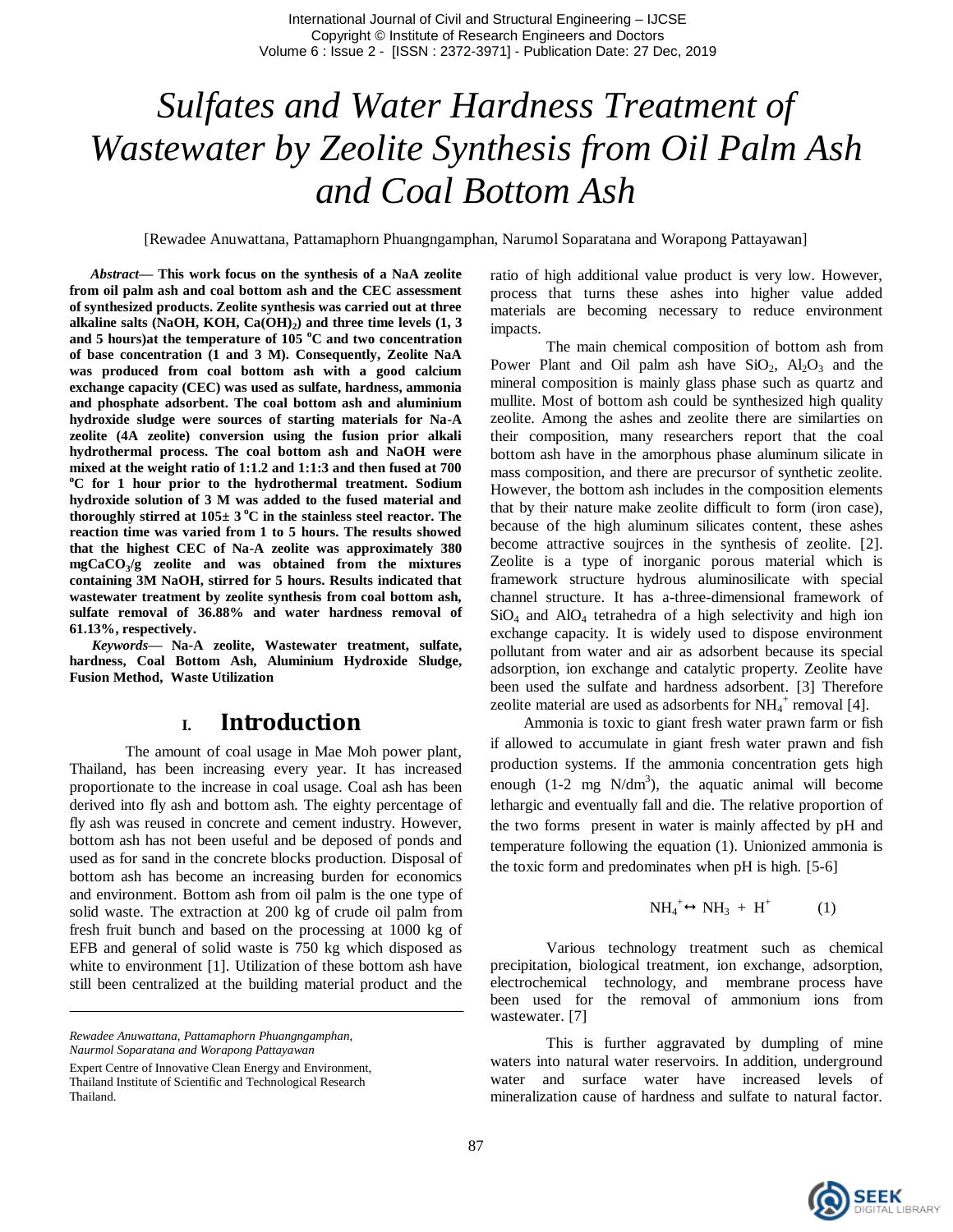Hardness is the one point for water improvement. The two main cations that cause water hardness are calcium and magnesium. Because groundwater and mining are in contact with geologic formation for a longer period of time. The lignite coal cause serious problem from  $SO_4^2$ . The data for the toxicology of sulfate shows that the high content of sulfate  $(0.5,000 \text{ mg/L})$  can be inhibited the activity of microorganism and corrosion. Sulfate and hardness are the serious problem for reuse wastewater. The existing methods of sulfate removal from the wastewater using the compounds of calcium [8], barium [9], lime and aluminum coagulant [10-14]. Improvement in the wastewater reuse is required. One point for bottom ash useful subjected to the zeolite synthesis for water purification.

In this study, the fusion prior to the hydrothermal in zeolite synthesis from bottom ash and empty fruit bunches (EFB) ashes as a raw material to prepared Na-A zeolite were investigated is type of alkali solution. The optimum condition for high cation capacity of zeolite product was used for an adsorbent of hardness, sulfate,  $NH_4^+$  and phosphate in wastewater reuse.

# **II. Experimental**

### *Materials and Methods*

The bottom ash sample was obtained from the Mae Moh Power Plant in Thailand and Nam Hong Palm Industry. They were ground below 150 um before wet digestion by acid solution. The pretreatment of coal bottom ash is required to synthesize high quality zeolite. It was digested by acid digestion (3 M HCl activated at 60  $^{\circ}$ C for 30 minute) for removing organic matter and impurities. The obtained product was filter, washed and calcined at  $700\text{ °C}$  for 3 hours. The obtained product was fused with alkaline salts (NaOH, KOH and Ca(OH)<sub>2</sub> in the ratio of 1:1.2 and 1:3 at 550°C for 1 hour. After that, the fused product slurry was prepared with DI water, Alkaline Solution, NaOH and  $Al(OH)$ <sub>3</sub> solution in the ratio (1:20:70:7) at 60 °C for 1 hour. The slurry precursor having the oxide molar composition:  $13.75$  Na<sub>2</sub>O $\bullet$ Al<sub>2</sub>O<sub>3</sub> $\bullet$ 2.46  $SiO<sub>2</sub>$  1433.2 H<sub>2</sub>O following by aging with stiring for 1, 3 and 5 hours at  $105 \pm 3$  °C into the vessel. Finally, the product was washed to pH value of 7 and drying for 24 hours in a drying oven at 105 °C. The standard 4A was purchased from Thai Silicate Co, Ltd (Thailand).

Finally, the zeolite from bottom ash (ZBA) and NaA zeolite standard were was characterized the pattern of zeolite by X-ray Diffraction (SHIMADZULab X (XRD 6000)). The chemical composition was identified by XRFS, Model PW 2400, Philips and SEM, Model JSM 6400, Hitachi was used to investigate the morphology of the product. The cation exchange capacity (CEC) value of product were analyzed using calcium exchange capacity

#### *Batch sorption experiment*

The batch adsorption of sulfate  $(SO<sub>4</sub><sup>2</sup>)$ , hardness and ammonium were also conducted in batch experiments. The 0.1g of standard NaA (Z4A) and zeolite A from bottom ash (ZBA) and zeolite A from EFB were left in contact with 100 ml of synthetic wastewater (mixed sulfate and hardness ion solutions by using sulphuric acid and calcium chloride (400 and 700 mg/l, respectively), Total Ammonia Nitrogen: TAN in synthetic = 10 mgN/dm<sup>3</sup> and equal to unionized ammonia = 1.95 mgN/dm<sup>3</sup> at the initial pH valves 8 at 26 °C for 1 hour. Aliquots of supernant were filtered with  $0.45\mu$  m filter. The residue sulfate content was analyzed by spectrophotometer and hardness content was analyzed by titration method. The initial and final NH<sub>4</sub><sup>+</sup> concentration remaining solution were analyze by the standard Nesslerization method by UV spectrophotometer at 425 nm. The removal efficiency of sulfate and hardness and  $NH<sub>4</sub><sup>+</sup>$  ions by the adsorbent is considered in percentage as:

% Removal *Efficiency* = 
$$
\frac{C_0 - C_e}{C_0} \times 100
$$

Where Co is the initial concentrate of sulfate, hardness and  $NH_4^+$  ions (mg/L)

Ce is the final concentrate of sulfate, hardness and  $NH_4^+$  ions (mg/L)

# **III. Results and Discussion** *Characterisation of Adsorbents*

The results of chemical analysis by X-Ray Fluorescence spectrometry of the raw bottom ash from power plant and oil palm ash industry are presented in Table1. The composition of bottom ash presents as  $SiO<sub>2</sub>$  (37.71 %w/w) and  $Al_2O_3$  (19.61 %w/w) as main oxides. The  $SiO_2/Al_2O_3$  ratio of coal bottom ash is 3.276.

TABLE I. CHEMICAL COMPOSITION ANALYSIS OF RAW COAL BOTTOM ASH

| Composition                    | coal bottom ash |       | oil palm ash |        |
|--------------------------------|-----------------|-------|--------------|--------|
|                                | $\%$ wt         | %mol  | $\%$ wt      | %mol   |
| MgO                            | 2.53            | 0.063 | 401          | 10.025 |
| $Al_2O_3$                      | 19.61           | 0.192 | 0.89         | 0.009  |
| SiO <sub>2</sub>               | 37.71           | 0.629 | 54.5         | 0.908  |
| $P_2O_5$                       | 0.22            | 0.001 | 3.47         | 0.022  |
| CaO                            | 2.54            | 0.045 | 6.37         | 0.114  |
| MnO                            | 0.43            | 0.005 | 0.141        | 0.002  |
| Fe <sub>2</sub> O <sub>3</sub> | 0.16            | 0.001 | 1.13         | 0.007  |
| Na <sub>2</sub> O              | 0.88            | 0.014 | $636$ ppm    | 0.001  |
| SrO                            | 13.89           | 0.134 | $177$ ppm    | 0.000  |
| TiO <sub>2</sub>               | 19.82           | 0.248 | $506$ ppm    | 0.001  |
| $SiO2/Al2O3$                   | 1.92            | 3.276 | 61.24        | 100.89 |

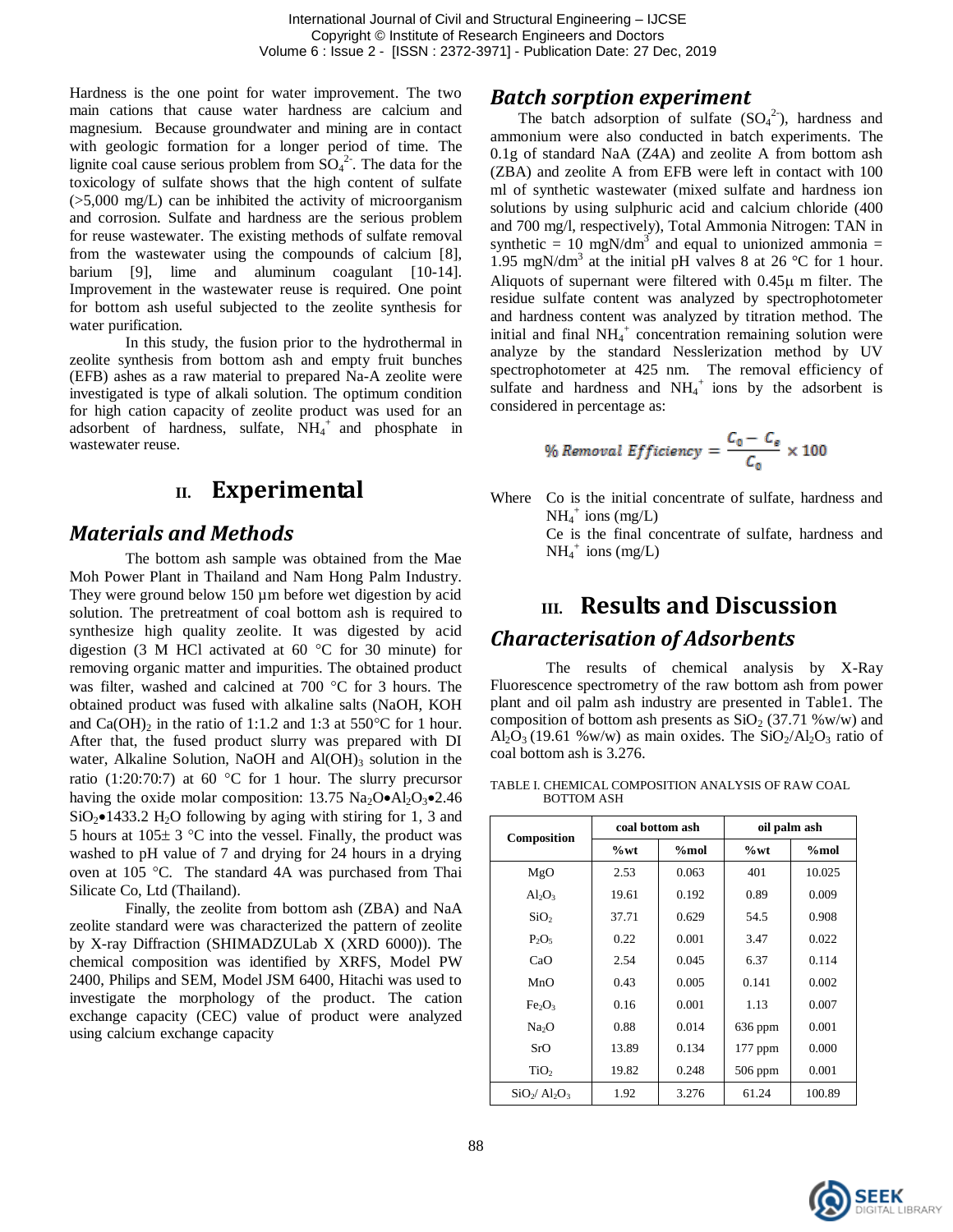In the Figure 1, the result from XRD can confirmed that aluminum silicates and the activated oil palm ash was kaolinite (JCPDS NO. 06-0221) presents in the ashes which converted into NaA zeolite.







Figure 2. X-ray diffraction of the acid treated of the coal bottom ash (A), Acid treated coal bottom ash fused with  $Ca(OH)_2$  (B), Acid treated coal bottom ash fused with NaOH (C) and Acid treated coal bottom ash fused with KOH (D) as the weight ratio of 1:1.2 at 550 °C for 1 hour.

$$
(\bullet = \text{SiO}_2 , \bullet = \text{Al}_2\text{O}_3 )
$$



Figure 3. The dissolution rate of various fusion compounds.

From the Figure 2 shows that the disappearance of quartz and mullite peaks, that both quartz and mullite in the bottom ash have reacted with NaOH. The data of XRD shows Portlandite,  $(Ca(OH)_2)$ , Dialuminium silicate oxide,  $(A_2(SiO_4)O)$  is the main product of fused bottom ash:  $Ca(OH)_2$ . The main product of fused bottom ash with KOH is Dipotassium carbonate sesquihydrate,  $(K_2(CO_3)(H_2O))$  and the main product of the fused bottom ash with NaOH is Sodium Aluminum Oxide,  $(NaAlO<sub>2</sub>)$ , Fukalite,  $(Ca<sub>4</sub>(SiO<sub>2</sub>O<sub>6</sub>(OH)<sub>2</sub>)$  $(CO_3)$ ), Sodium Iron Oxide,  $(Na_4FeO_3)$ , Silicon dioide,  $((SiO<sub>2</sub>)<sub>64</sub>)$ , Cacium Carbonate,  $(CaCO<sub>3</sub>)$  which is the good solubility. This results show that the suitable starting raw material is the fused bottom ash with NaOH in the weight ratio of 1:1.2 and 1:3. Figure 3 show that dissolution ratio of fusion NaOH compound is higher than fusion KOH compound and fusion  $Ca(OH)_2$  compound.



Figure 4. The calcium exchange capacity value of the fusion obtained product between treated bottom ash: NaOH as 1:1.2 and 1:3.

Therefore the amount of sodium hydroxide employed in fusion affects not only the converts of treated bottom ash into sodium aluminosilicate but the alkalinity of the solution in hydrothermal treatment can adjust the molar ratio of starting raw material. Figure 4 indicated that the fusion obtained product between treated bottom ash: NaOH as 1:3 activated in 3M NaOH at 105 °C for 5 hours.is the good calcium exchange capacity.

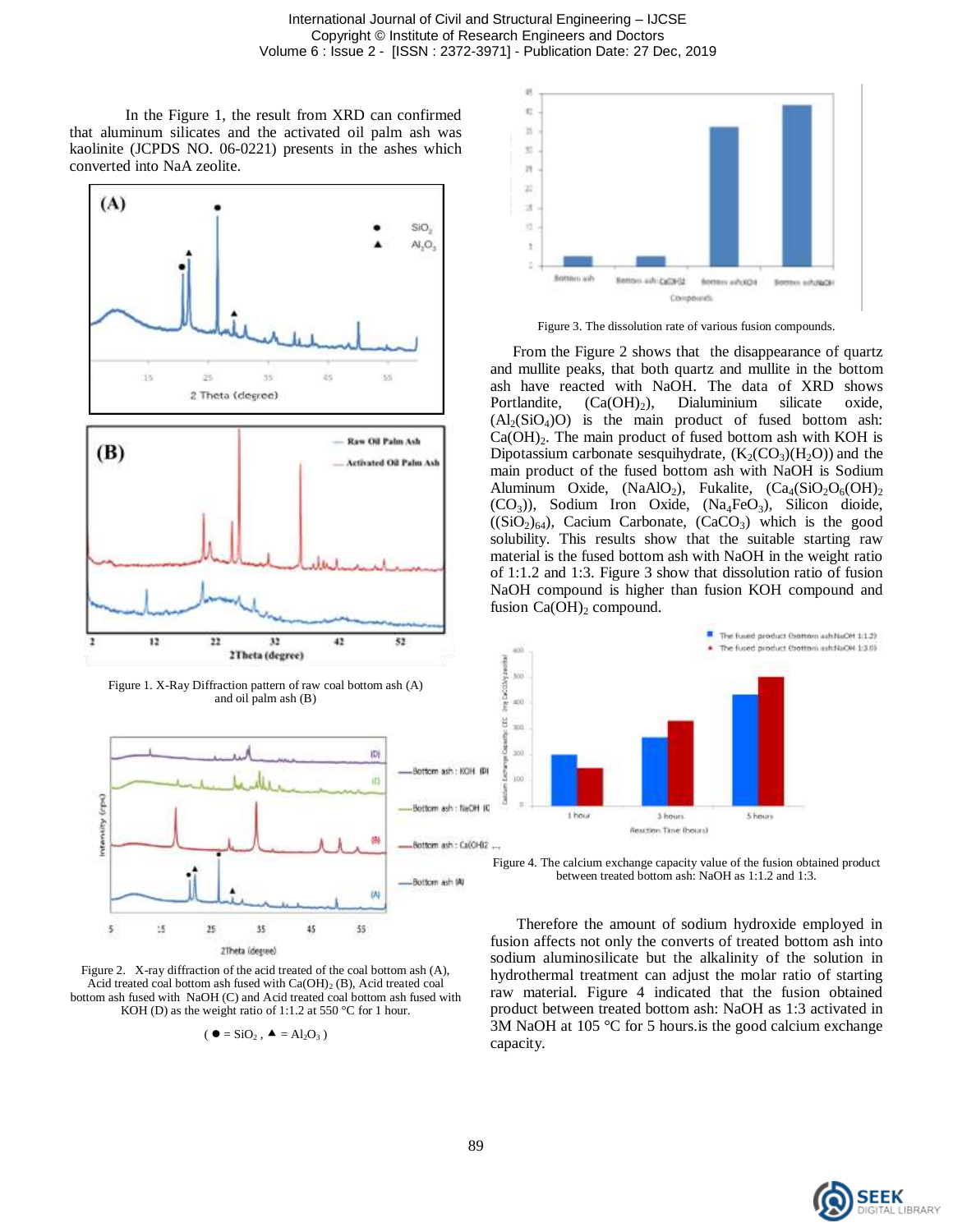

Figure 5. X-ray diffraction of the obtained productsby using the treated bottom ash fused with NaOH as 1:3 at 105 C for 1 hour (A), 3 hours (B) and 5 hours (C), respectively.

The XRD pattern of zeolite A from bottom ash, standard 4A zeolite and zeolite from oil palm ash show in Figure 6 and 7. It confirmed that the major crystalline phases of synthesized zeolite from oil palm ash were sodium aluminum silicate hydrate, as SCPDS NO. 11-0590. The XRD pattern of the zeolite A (ICDD No. 00-038-0241) from treated bottom ash fused with NaOH as 1:3 activated in 3M NaOH at 105  $\degree$ C for 1,3 and 5 hours show the optimum condition is the treated bottom ash fused with NaOH as 1:3 activated in 3M NaOH at 105 °C for 5 hours. The XRD intensity of zeolite A will increase in longer reaction time. The result of CEC corresponds to the results of XRD pattern.



Figure 6. X-ray diffraction of the commercial NaN standard zeolite or standard 4A zeolite (Z4A) (A) and zeolite A from acid treated bottom ash (B).



Figure 7. XRD pattern of the synthesized Na-A zeolite product from oil palm ash, (a) zeolite A standard, (b) zeolite from oil palm ash and (c) commercial zeolite

After hydrothermal zeolite synthesis, the XRD pattern of the commercial standard 4A zeolite (Z4A) and zeolite A from acid treated bottom ash is similar as shown in figure 6, indicating that the crystalline zeolite phase called zeolite 4A has been formed. It shape of the obtain product is look like cubic shape as shown in figure of 4. The calcium exchange capacity of the zeolite A standard, zeolite from oil palm and zeolite from bottom ash were 420, 386 and 380 mgCaCO<sub>3</sub>/g zeolite.

Figure 8 shows the morphology of zeolite A standard, zeolite from oil palm and zeolite product from bottom ash with NaOH in the weight ratio of 1:3 and activated with 3M NaOH at  $105 \text{ °C}$  for 1,3 and 5 hours. The obtained product shows the cubic shape and similar with standard zeolite A.



Figure 8. SEM pictures of the raw bottom ash (A), raw oil palm ash (B), zeolite A from treated bottom ash activated with 3M NaOH at 105 °C for 1 hour (C), 3 hour (D), 5 hour (E), and zeolite A from treated oil palm ash activated with 3M NaOH at 105 °C for 5 hour (F) and commercial 4A (G)